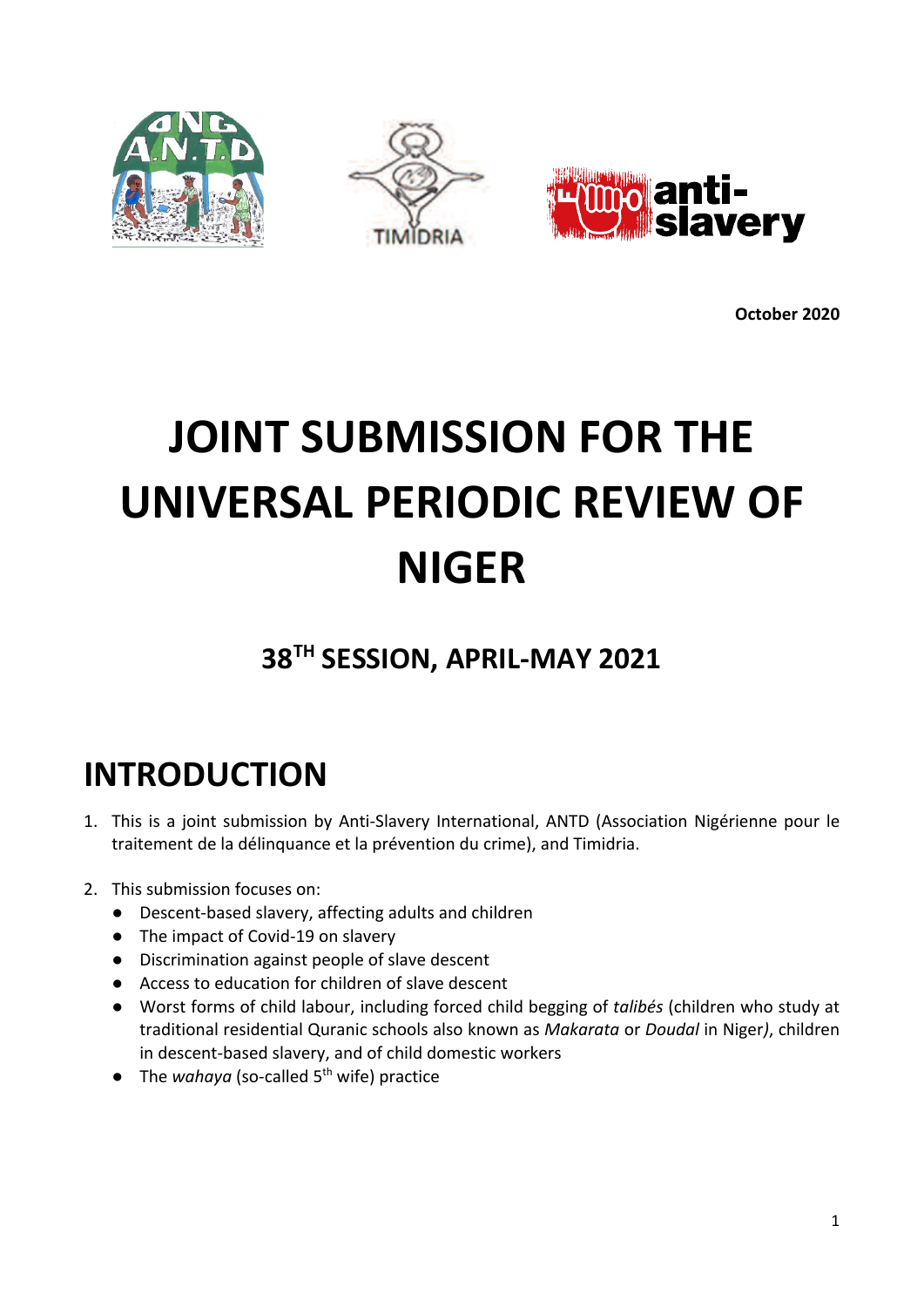## **EXECUTIVE SUMMARY**

- 3. **Descent-based slavery**, where people are born into slavery and live under the direct control of their 'masters', and are treated as property, is still practiced to some degree in Niger. People affected receive no payment for their work, and experience verbal and physical violence, **Children born into descent-based slavery** start work for their masters at <sup>a</sup> very young age, work long hours undertaking arduous tasks for no pay, and have no access to education. Girls and women are often sexually abused and raped by their 'masters'.
- 4. **People of slave descent,** who no longer live under the direct control of their traditional 'masters', but are still socially perceived as 'slaves', **face widespread stigma and discrimination**. They face immense challenges in access to land, marriage, employment, government runservices, and education for their children.
- 5. **Worst forms of forced child labour** persist in Niger. **Forced child begging of** *talibés i* remains widespread, affecting at least 76,000 children, mainly boys aged six to 17, who beg on the streets for nearly nine hours <sup>a</sup> day. *Talibe* children forced to beg on the streets experience threats and coercion, violence, crowded and unhygienic living conditions, malnutrition, and receive <sup>a</sup> poor standard of education. **Child domestic workers** face abuse, exploitation and forced labour.
- 6. The wahaya practice continues, whereby girls of slave status are sold to be a 5<sup>th</sup> wife (in addition to the four wives permitted by Islam) and are subjected to forced labour and sexual abuse.

#### **The Government response:**

- 7. The Government recognises the existence of slavery and worst forms of child labour in Niger, alongside discrimination against people of slave descent, and has committed to take action to address them. It supported second cycle Universal Periodic Review recommendations on measures to combat slavery," the worst forms of child labour including forced child begging"', and to end the *wahaya* practice.<sup>iv</sup>
- 8. However, implementation of the 2003 Anti-Slavery Law and other relevant laws has been poor, with few prosecutions brought, and there are not sufficient measures to identify, release and rehabilitate victims and ensure their access to justice and remedy and sustainable freedom.

#### **RECOMMENDATIONS:**

9. More action is needed by the Government, which is constrained by resource and capacity issues, to eradicate descent-based slavery and the worst forms of child labour, and end discrimination against people of slave descent. Including: full enforcement of the 2003 Anti-Slavery Law and the Labour Code; to identify and assist victims and ensure their access to rehabilitation, reintegration, justice and remedy; to prosecute offenders with sentences passed that are proportional to the gravity of the offence. The Government should invest in measures promoting education and economic development for people of slave descent, including access to education for children. The Government should publicly condemn the practice of forced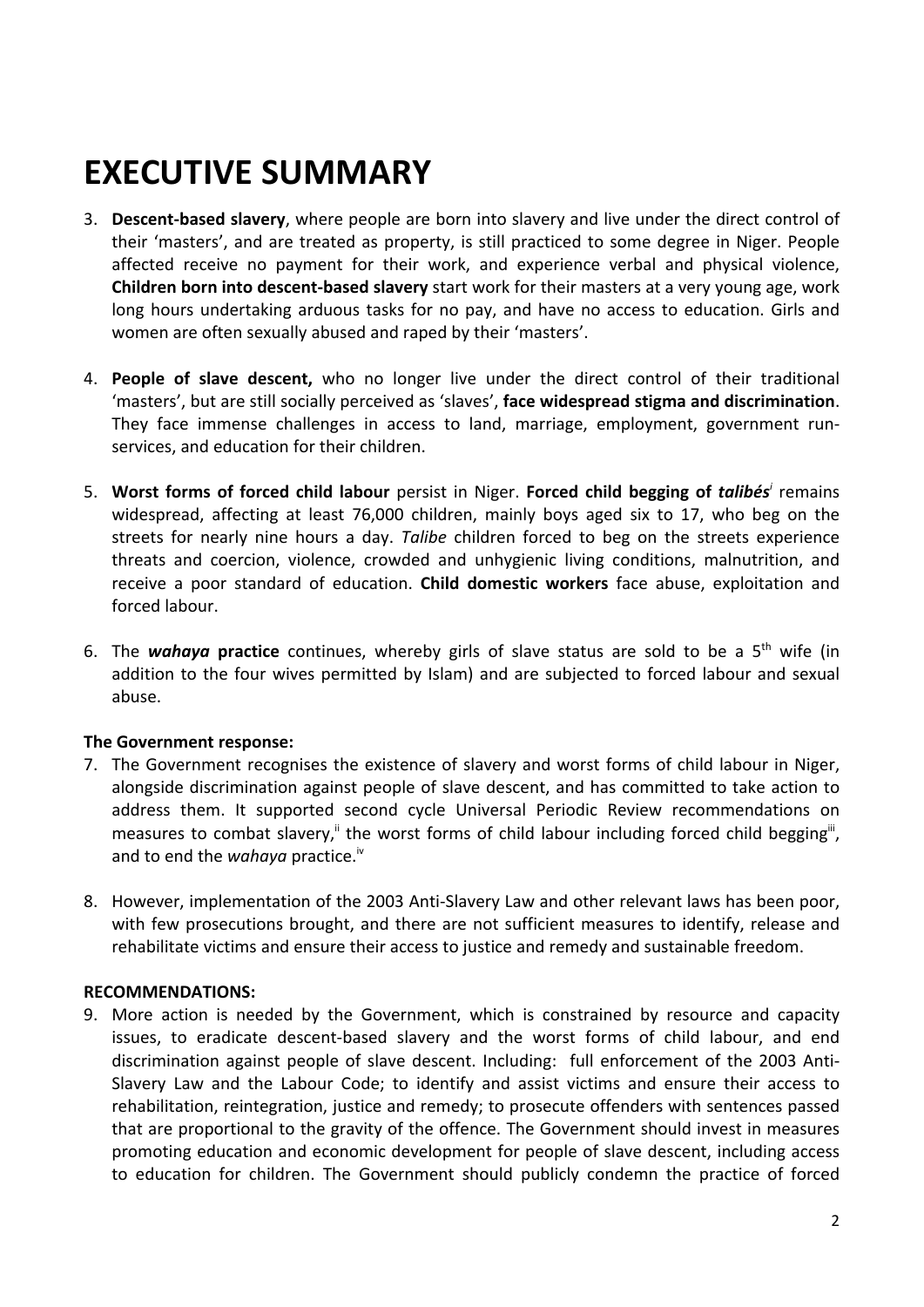begging of *talibés* and develop programmes and policies to reform the Quranic school system in line with the principles of child rights and child protection. It should fully implement the recommendations of the Committee on the Rights of the Child (2018) and the Human Rights Committee (2019) on these issues.

### *THEME: PROHIBITION OF SLAVERY, TRAFFICKING*

## **DESCENT-BASED SLAVERY**

- 10. Despite the criminalisation of slavery in 2003, descent-based slavery persists to some degree in Niger. Those affected are born into slavery and treated as property by their masters. They can be rented out, loaned, given as gifts in marriage or inherited by the masters' children. They start work for their masters at <sup>a</sup> very young age, and work long hours undertaking arduous tasks including drawing water from wells, collecting firewood, cooking, washing clothes, cleaning, caring for the children of their master, grazing animals, and setting up and moving tents. People in slavery experience systematic verbal and physical abuse, and girls and women are often sexually abused and raped by their masters. Children in descent-based slavery have no access to education, leisure and play time.
- 11. There is an absence of statistical data on the numbers of people who continue to live in descent-based slavery today, owned by their master and treated as property. Although now affecting much lower numbers compared to twenty years ago, the practice exists across the country, both in rural and urban areas. It is practised predominantly by the Tuareg, Maure, Zarma, Songhai and Peulh (also known as Pulaar and Fulani) ethnic groups, with the Tuaregs most affected by slavery. The regions of Tillabéri, Tahoua, Maradi and Agadez have the highest numbers of people in descent-based slavery.
- 12. The Global Slavery Index 2018 estimated that 133,000 people in Niger were living in forms of modern slavery, covering forced labour and forced marriage.<sup>v</sup>

#### **Obstacles to the eradication of descent-based slavery**

- 13. The Government of Niger has expressed political will at the highest level to tackling slavery. It is working with the International Labour Organization as part of the "ILO Bridge project" to tackle traditional slavery practices and forced labour. In response to campaigning, the Government agreed to establish <sup>a</sup> National Mobilisation Day against Slavery and Human Trafficking, to be held annually on the 28 September. In 2020, the theme for the National Day was 'the gaps in the legal and institutional framework to tackle forced child labour and begging'.
- 14. However, despite progress, notable obstacles persist in the Government'<sup>s</sup> response to slavery, including poor enforcement of the Anti-Slavery Law and the Labour Code; the co-existence of customary law and national law; an absence of state measures to identify, release and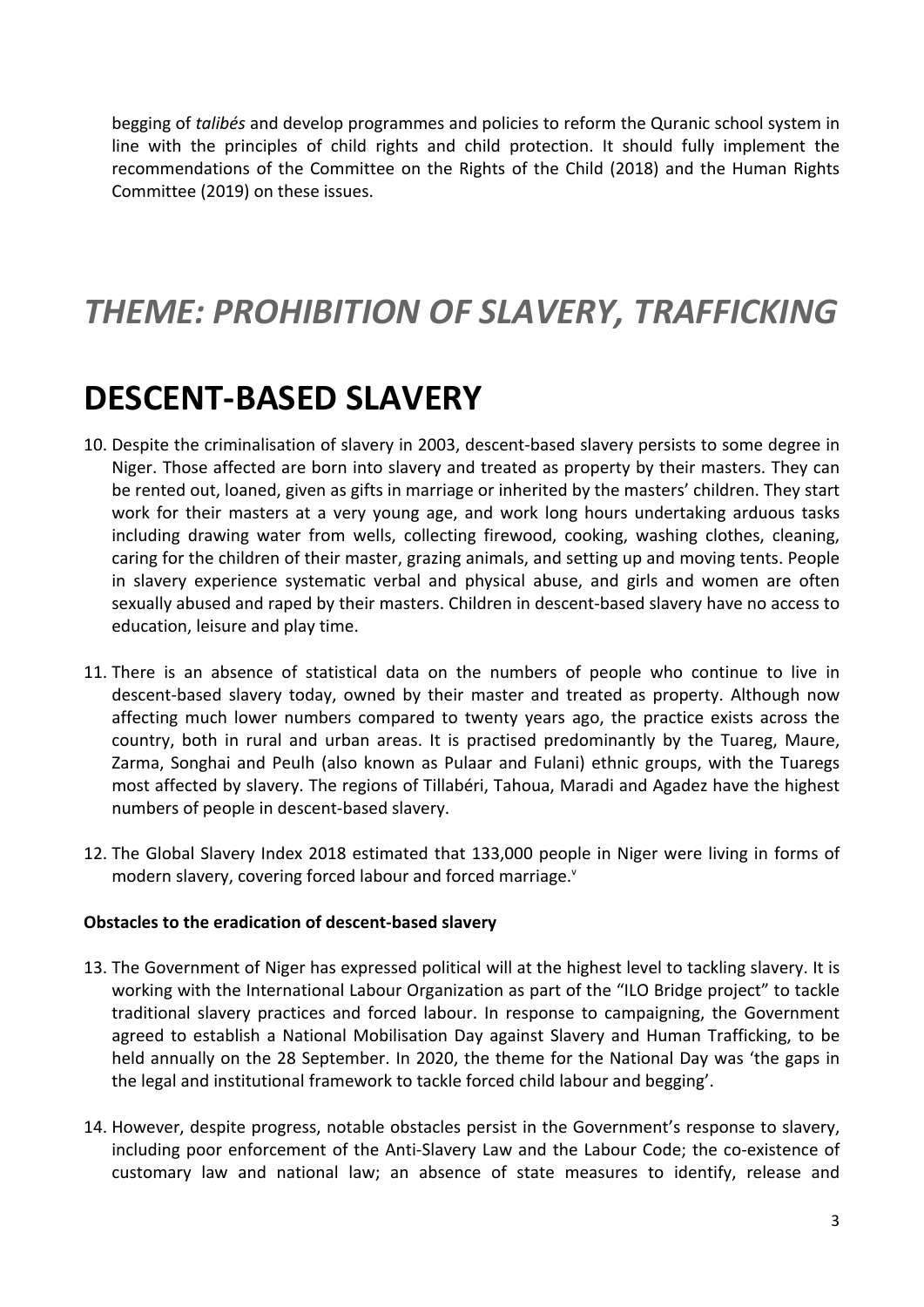rehabilitate victims; and insufficient resourcing and coordination for anti-slavery measures. The Government'<sup>s</sup> response to slavery is constrained by resource and capacity issues, as well as <sup>a</sup> challenging and degrading security context, and pressure from the EU to curb migration.

- 15. In 2019, the Human Rights Committee noted "…with concern the persistence of the practice of slavery. It is also concerned at the low rate of application of the above-mentioned legal provisions, with only five prosecutions reported, two of which are said to have led to convictions. The Committee is further concerned that the penalties imposed in both cases were not commensurate with the seriousness of the crime of slavery. The Committee regrets the lack of available information on the extent of slavery based on descent, including child slavery, forced labour, forced begging and trafficking in persons. The Committee also regrets the limited resources allocated to combating these practices and rehabilitating victims (arts. 8 and 24). $^{\circ}$
- **16.** The Human Rights Committee urged the State party to "…**continue its efforts, in particular to: (a) ensure the collection of statistical data disaggregated by age, sex and origin of victims; (b) ensure that the legislation criminalizing slavery and trafficking in persons is disseminated and that individuals seeking justice, as well as the police, prosecutors and judges, are made aware of it; (c) strengthen its institutional mechanisms in terms of financial and human resources, in particular the National Agency to Combat Trafficking in Persons; (d) ensure that all cases of slavery and trafficking in persons, including those involving children, are systematically investigated and that suspected perpetrators are prosecuted under the relevant criminal legislation and, if found guilty, given sentences commensurate with the seriousness of the crimes; and (e) take all measures to ensure that victims are provided with medical, psychological, social and legal assistance for their full rehabilitation."** vii

#### **Poor enforcement of law**

- 17. While the 2003 Anti-Slavery Law is comprehensive, implementation has been poor. The judicial system suffers from extreme delays and the number of prosecutions has been very limited. Slavery is often punished as <sup>a</sup> minor offence instead of being recognised and treated as <sup>a</sup> serious crime by the Courts.
- 18. Only <sup>a</sup> few dozen slavery cases have reached domestic courts and tribunals, all brought by civil society organisations. We are aware of only five successful prosecutions under the Anti-Slavery Law.'<sup>iii</sup> These include convictions in two cases for the crime of slavery, and convictions in three cases for the lesser charge of offence of slavery and ethnic discrimination.
- 19. While the Anti-Slavery law carries <sup>a</sup> minimum sentence of ten years imprisonment and <sup>a</sup> maximum of 30 years imprisonment, sentences passed are not in line with the law and do not reflect the gravity of the offence. The two convictions for the charge of slavery instead saw sentences of only four years and one-year imprisonment respectively imposed. The convictions on the lesser charge of offence of slavery and ethnic discrimination saw sentences ranging from six months suspended to one year suspended, despite the provision in law of <sup>a</sup> five to 10-year prison sentence. There is <sup>a</sup> lack of clear and coherent mechanisms to revise judicial rulings.
- 20. In 2018 Anti-Slavery International and Timidria lodged <sup>a</sup> new legal complaint in the case of <sup>a</sup> woman who was born into slavery and subsequently given away by her 'master' to his relative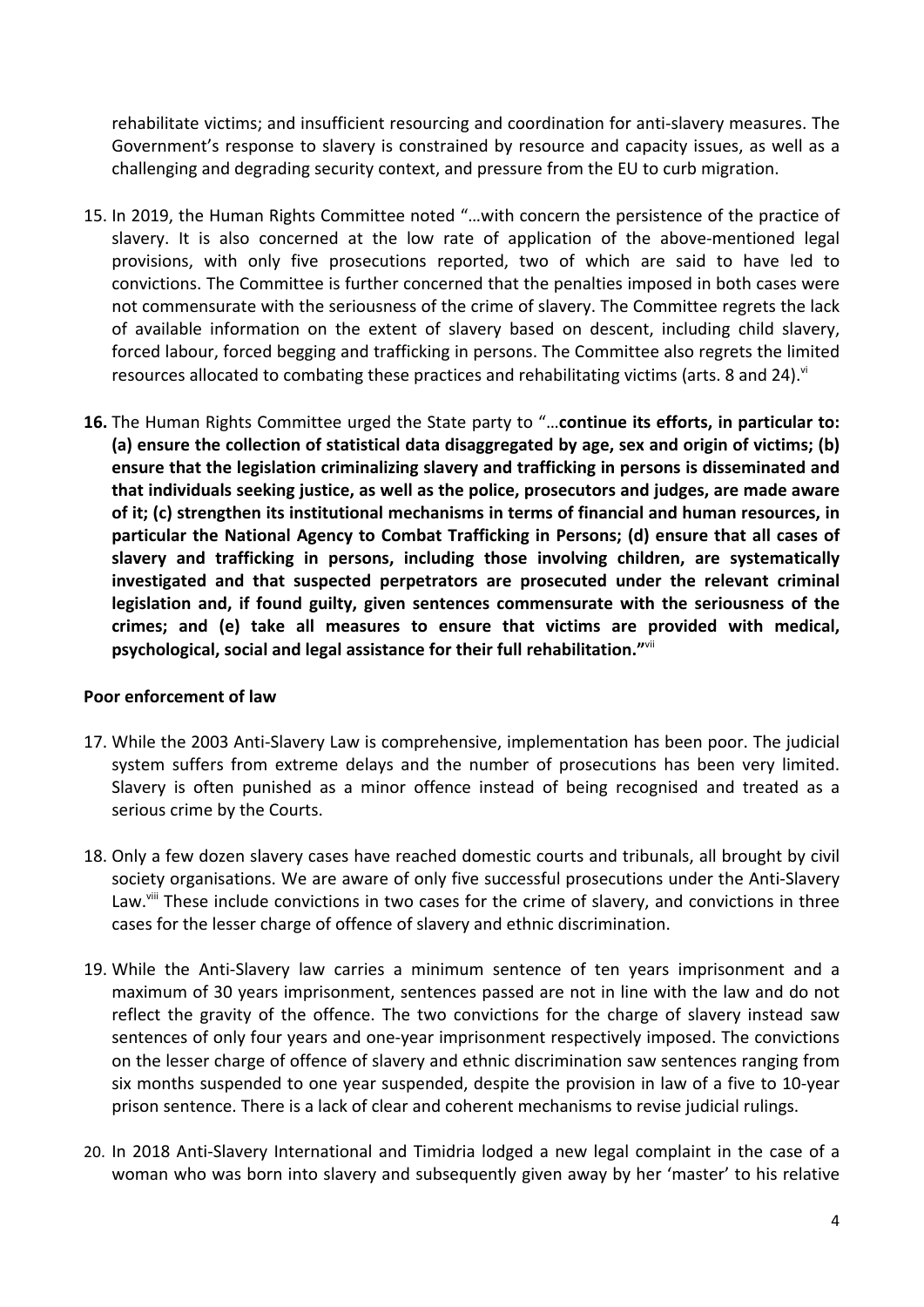in Burkina Faso. There she was subjected to years of forced labour and repeated rape by the 'master', his family and friends. In March, the two slave owners were interrogated by the judicial police and the case was referred to the Prosecutors Office. Regrettably, the Prosecutor took the decision to prosecute the case under the lesser charge of 'offence of slavery', despite the fact that the victim had been in slavery since birth. In 2020, our two organisations lodged two further legal cases for slavery crimes in the district courts of Kollo and Ouallam.

#### **Barriers to implementation of law and access to justice**

- 21. There is an absence of state programmes and policies regarding the identification of victims of slavery. Further, those affected often live in remote rural areas, making identification more difficult. They face financial obstacles in accessing justice such as the need for transport, as well as limited access to legal aid and advice.
- 22. Communities of slave descent are also largely unaware of their rights and very wary of the justice system which they perceive to be in the hands of the slave-owning classes and heavily skewed against them. Many people emerging from slavery are unwilling to seek the prosecution of their former 'masters' out of fear of retaliation and desire to leave the past behind and avoid <sup>a</sup> process that could be re-traumatising.
- 23. Those who do attempt to seek justice experience <sup>a</sup> legal system where progress remains extremely slow, and battle corruption and dissuasion. This leads victims to lose interest in their cases, to drop charges, to lose faith in the legal system and to not pursue the legal remedies available to them. It maintains <sup>a</sup> culture of impunity for the slave-owning elite.
- 24. Further challenges include the influence of traditional chiefs and social hierarchies on judges' decisions, and the coexistence of national law and customary law. Often it is the customary courts who deal with cases related to slavery, yet customary law appears to discriminate against people of slave descent.

#### **An absence of comprehensive victim support and rehabilitation**

25. Victims of slavery do not have access to adequate rehabilitation and reintegration measures. The absence of effective state programmes and policies to provide socio-economic support to victims emerging from slavery is <sup>a</sup> huge challenge. While civil society organisations seek to fill this gap, and provide assistance to victims, albeit with limited resources, there is <sup>a</sup> real risk of destitution for those leaving slavery, which makes them hugely vulnerable to further exploitation.

#### **Insufficient resourcing and coordination for anti-slavery measures**

- 26. Niger is one of the poorest countries in the world and resourcing for the implementation of anti-slavery law, policy and programmatic measures is <sup>a</sup> significant problem.
- 27. The National Agency for Combatting Trafficking in Persons (ANLTP) is the Government'<sup>s</sup> permanent implementing body to address trafficking in persons and is responsible for implementing the National Action Plan on Combatting Human Trafficking. It is struggling with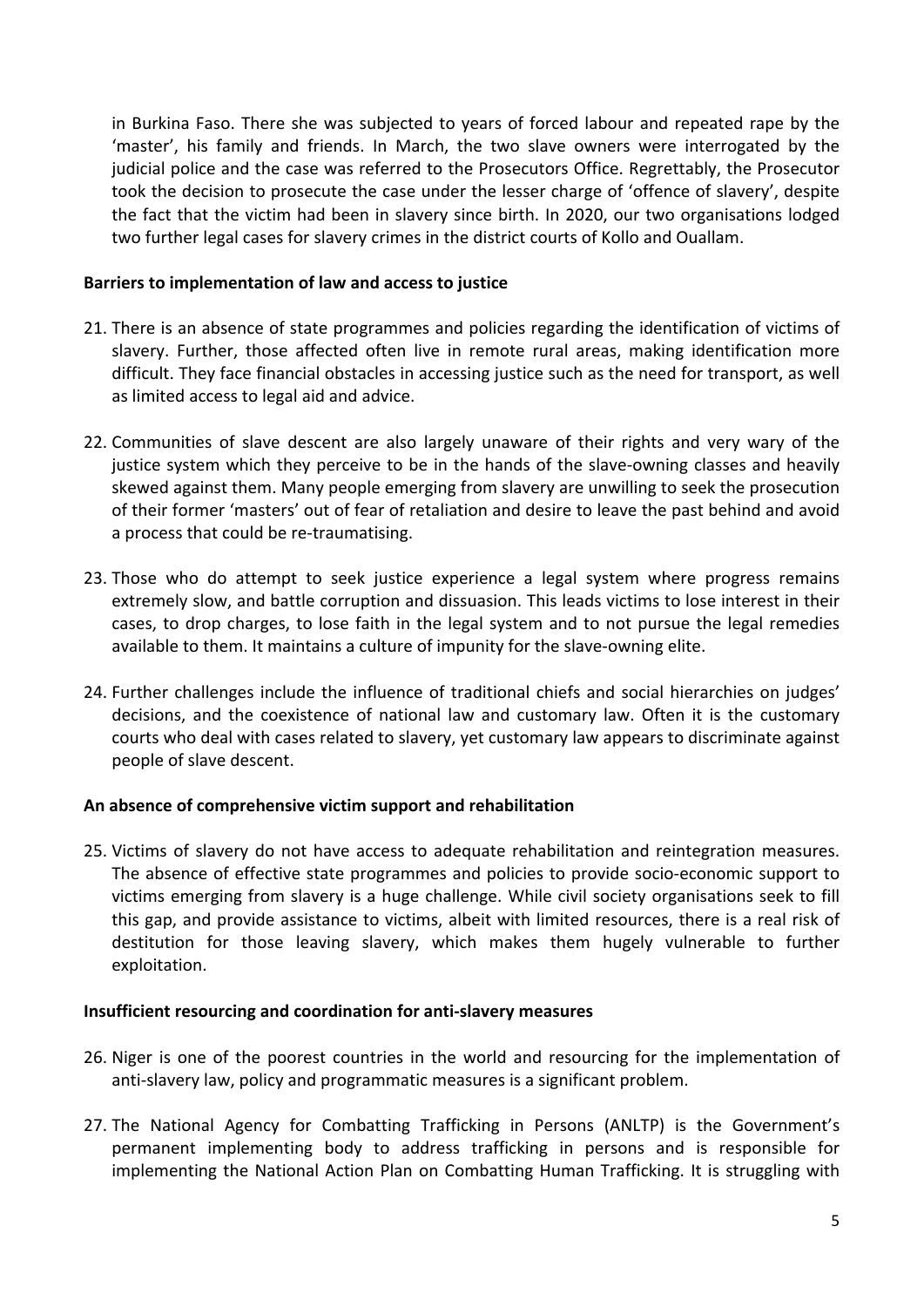human and financial resources. Although the mandate of ANLTP was originally broad enough to include <sup>a</sup> range of human rights violations including descent-based slavery, it is now almost exclusively focusing on migration issues because of the strategic priorities set by the donor community, particularly the EU.

28. The National Coordination Commission for Combatting Trafficking in Persons (CNCLTP), established by decree in 2012, is the coordinating body for the Government'<sup>s</sup> anti-trafficking efforts. It is also struggling with low human and financial resources.

### **29. RECOMMENDATIONS**

- Conduct <sup>a</sup> nationwide study on the prevalence of slavery and slavery like practices, including forced child labour, in cooperation with national and international stakeholders, including the ILO, expert civil society organisations, and the donor community.
- Strictly enforce the anti-slavery law, ensuring prosecution of perpetrators with sentences that are commensurate with the crime and act as a deterrent.
- **●** Put in place <sup>a</sup> national strategy and action plan on the eradication of slavery and slavery like practices and descent-based discrimination.
- Identify, release, and rehabilitate victims of slavery and slavery-like practices. This should include their prompt access to safe shelter, family reunification where relevant, and rehabilitation assistance including medical and psychological support and financial compensation.
- Ensure the proper resourcing and coordination of the relevant implementing agencies for anti-slavery and anti-trafficking laws, policies, and programmes.

## **THE IMPACT OF COVID-19 ON SLAVERY**

30. People in slavery and vulnerable to slavery have been disproportionately affected by Covid-19. They have experienced food scarcity; lack of access to healthcare, sanitation, and hygiene measures; inability to access information and services; and loss of work and income. Informal sector activities have been particularly badly impacted, threatening livelihoods. Vulnerability to exploitation, trafficking, forced labour, child labour and child marriage have significantly increased as <sup>a</sup> result of the pandemic'<sup>s</sup> economic and labour market shocks. Government measures to combat slavery have been disrupted due to measures in place to counter the spread of Covid-19 such as social distancing and lockdown measures, bans and restrictions on gatherings, school closures, and the closure of large segments of the judicial system. These measures have also disrupted the ability of civil society organisations to operate.

### **31. RECOMMENDATIONS**

- Ensure that responses to Covid-19 include and reach people in slavery and slaveryvulnerable communities, including social and financial protection measures, and are informed by the voices of affected communities and survivors.
- National anti-slavery measures to continue to function during the pandemic, including the functioning of the judicial system.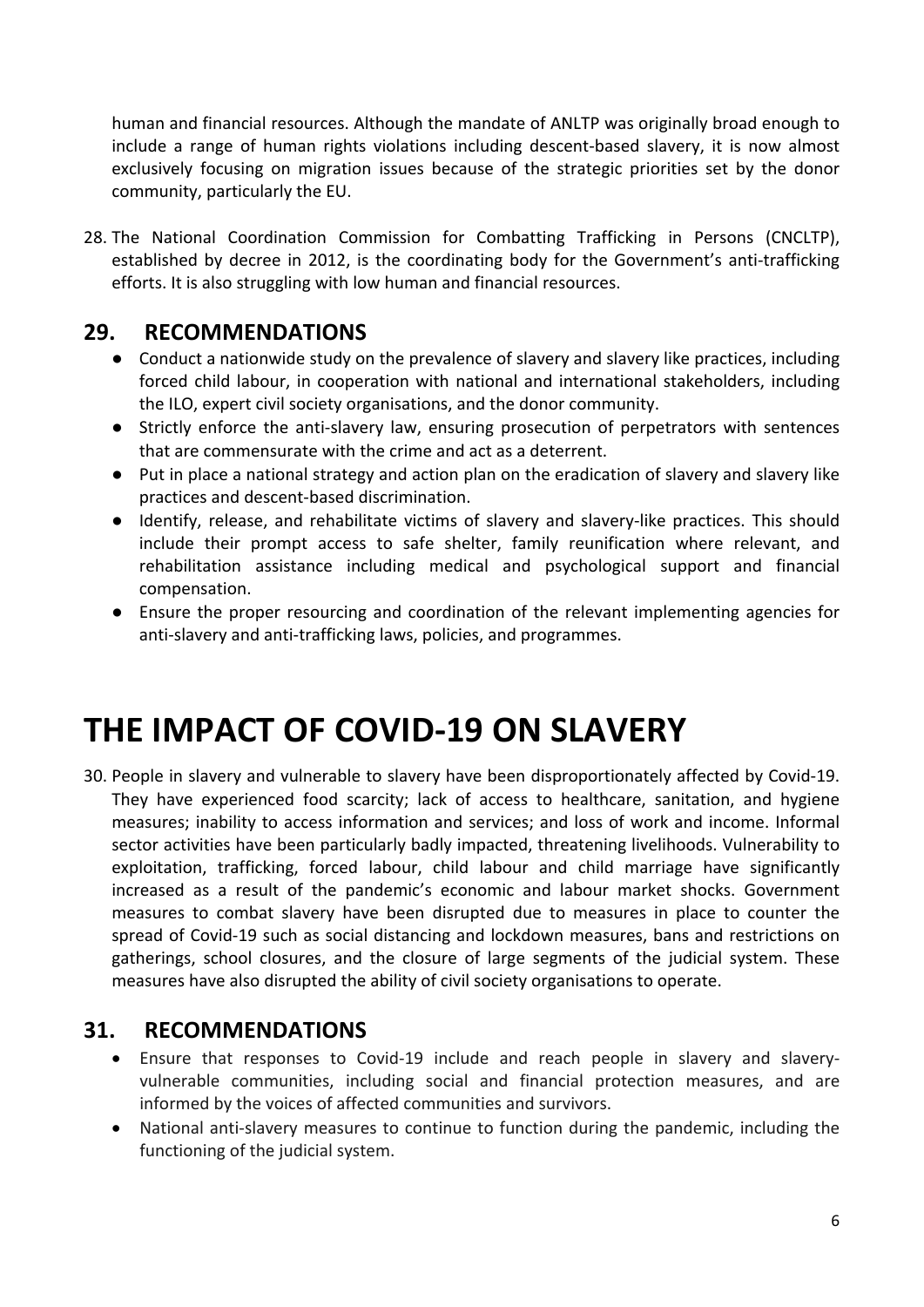## *THEME: NON-DISCRIMINATION*

## **DISCRIMINATION AGAINST PEOPLE OF SLAVE DESCENT**

- 32. People of slave descent, estimated by Timidria to number around 750,000 in Niger<sup>ix</sup>, who are no longer under the direct control of their 'masters' but still socially perceived as 'slaves', face widespread stigma and discrimination. Their inherited status of 'slaves' make them vulnerable to abuse, exploitation and exclusion, and they remain among the most impoverished and marginalized groups in Niger. Communities of slave descent are generally overlooked by government-run services and poverty alleviation programmes. They often lack official identification documents and struggle to obtain these. In addition to scarcity of food and water, these communities, having never had access to school, are illiterate and economically excluded. They are unable to cope with climate crises and are at risk of acute malnutrition and other lifethreatening diseases.
- 33. While local and regional officials are increasingly more aware of and responsive to the needs of communities of slave descent, with promised resources generally materialising, there is no national-level commitment towards the adoption of <sup>a</sup> policy of positive discrimination for people of slave descent.

## **ACCESS TO EDUCATION FOR CHILDREN OF SLAVE DESCENT**

- 34. For children of slave descent, access to education is their best protection against child labour, slavery, and child marriage, and <sup>a</sup> vital platform for achieving decent work opportunities in adulthood. However, most children of slave descent are unable to access education due to <sup>a</sup> range of factors including the unavailability of schools and discriminatory attitudes by the authorities. Semi-nomadic lifestyles compound these impediments. The access of rural children, especially girls, to secondary education is especially problematic because of the long distances and associated costs. Consequently, children of slave descent have limited prospects for life and are vulnerable to exploitation, forced labour, child marriage and forcible recruitment by terrorist groups.
- 35. Over several decades, Anti-Slavery International and Timidria have assisted communities of slave descent to break free from servile relationships to hereditary Tuareg masters and establish independent villages. As education is <sup>a</sup> crucial factor in breaking the cycle of slavery,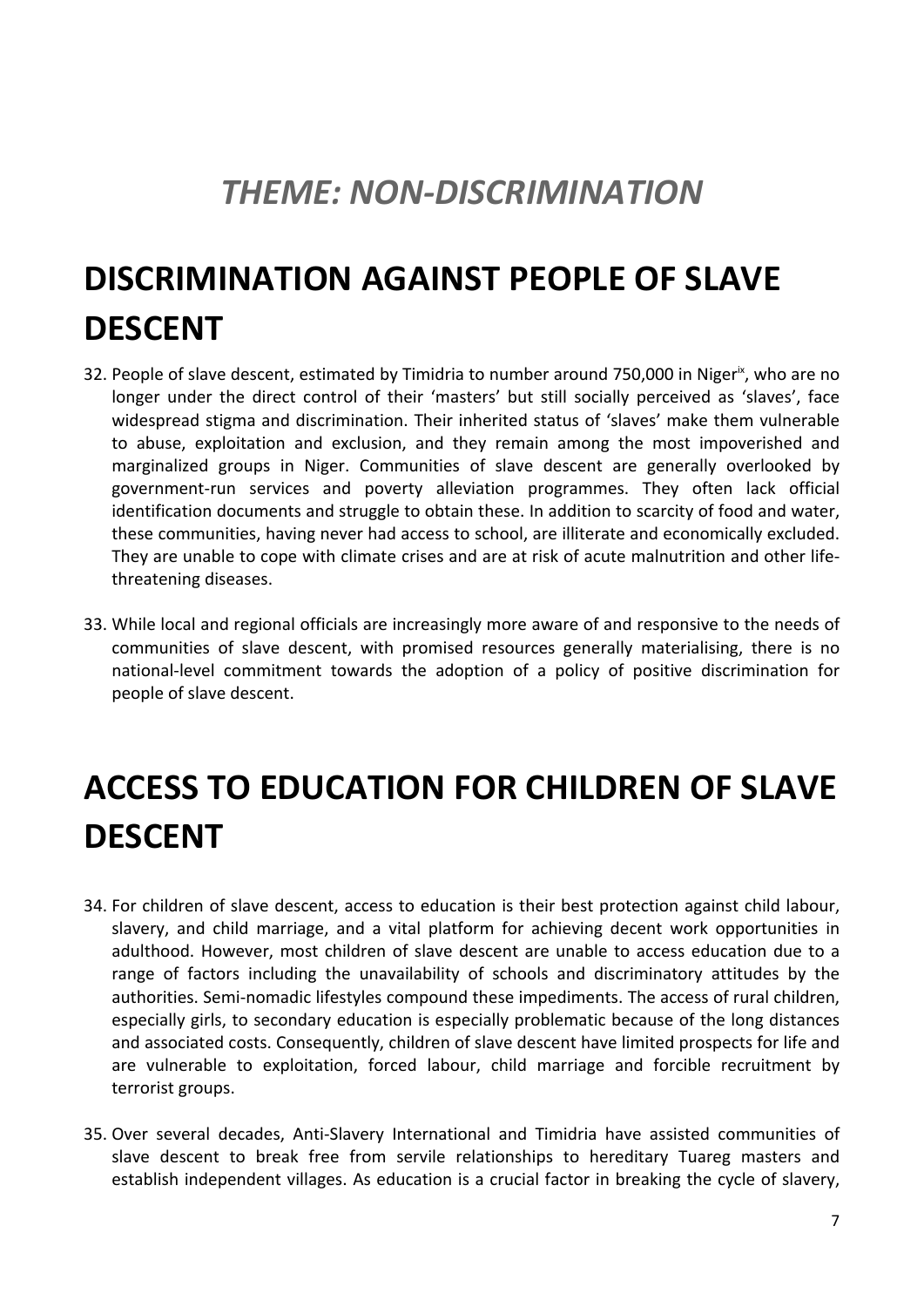since 2007 we have been implementing <sup>a</sup> project which involved opening six primary schools for families emerging from slavery and built communities around them. The schools serve as <sup>a</sup> hub for wider projects, providing human rights advocacy training and microloans for the parents to establish incomes. Over <sup>a</sup> thousand children now attend these schools every year, with girls having equal access. The children are achieving excellent results, way above the national average.

36. The provision of meals at the schools has been pivotal, given the extreme deprivation of families. Canteens are essential to retain children at schools in nomadic areas, affected by food and water scarcity. Without canteens, the parents might be forced to leave the villages with their children to search for food and water or migrate to the country'<sup>s</sup> urban centres to do seasonal work. The statutory authorities have increasingly become involved with the schools, through the provision of teacher training, payment of teacher salaries, inspections, and the provision of food for the school canteens, and have committed to replicate the model in other villages established by communities of slave descent.

### **37. RECOMMENDATIONS**

**To address discrimination against people of slave descent:**

- Amend the Criminal Code to recognise discrimination based on 'slave' status and put in place <sup>a</sup> compensation fund for victims.
- Invest in measures to promote the socio-economic empowerment of people of slave descent through the provision of education, skills development, and assistance with alternative livelihoods.
- Revise the land tenure legislation to enable the descendants of slaves to become the rightful owners of the lands they have cleared and cultivated for generations.

#### **To ensure access to education for children of slave descent:**

- Build more primary schools in communities formed by former slaves and ensure the timely and adequate supply of food to these schools.
- Improve access to secondary education by children of slave descent, including the construction of more secondary schools in nomadic areas or the provision of bursaries to those who have had to leave their family to pursue their education in urban centres.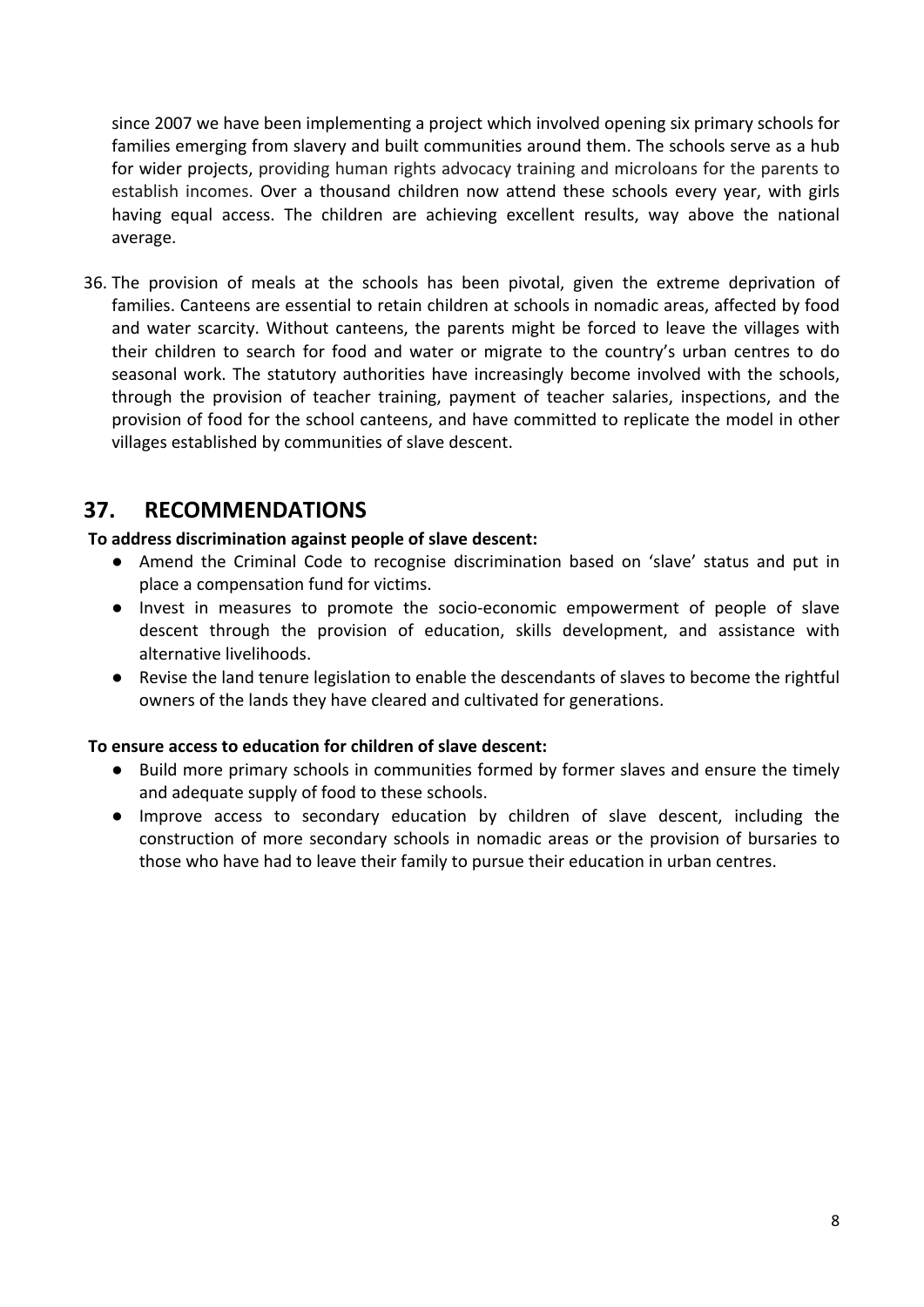## *THEME: CHILDREN: PROTECTION AGAINST EXPLOITATION*

## **WORST FORMS OF CHILD LABOUR**

- 38. Worst forms of child labour persist in Niger, including children in descent-based slavery, forced child begging of talibés, and child domestic workers subjected to trafficking and forced labour. Government action to tackle the worst forms of child labour is hampered by poor enforcement of national laws; an absence of state mechanisms to identify, protect and rehabilitate victims of the worst forms of child labour; <sup>a</sup> lack of data on the nature and extent of worst forms of child labour in the country; and lack of resourcing and coordination of the relevant mechanisms and agencies.
- 39. In 2018, the Committee on the Rights of the Child expressed its serious concern "…that despite the State party'<sup>s</sup> efforts, child labour continues to be widespread... The Committee is particularly concerned about the forced begging by *talibé* children under the guardianship of Koranic schools and about child domestic workers who are exposed to long hours of work without any rest day and little pay. Such children are often subjected to physical, verbal and sometimes sexual abuse.<sup>x</sup> It stated that it "remains concerned that efforts made by the State party are insufficient, in particular in relation to children in slavery, including *talibé* children and Wahaya girls (fifth wife), children in streets situations...children in forced labour."<sup>\*</sup>
- **40.** In 2019, the Human Rights Committee "…remains concerned about: (a) the large number of children employed as domestic workers who are at risk of abuse; (b) the number of children in street situations, who are also at risk of all forms of violence; (c) the specific situation of *talibé* children handed over to *marabouts* in Qur'anic schools and forced to beg; and (d) the persistence of the practice of child slavery based on descent." xii It urged the State to "…**take the necessary measures to: (a) protect minors against all forms of abuse, including through the care and rehabilitation of children in street situations or involved in begging; (b) publicly condemn the practice of forced begging and raise awareness of the issue among religious and traditional leaders and parents with <sup>a</sup> view to eradicating this practice; (c) continue its efforts to strictly control and regulate child labour; (d) enforce the criminalization of slavery by systematically prosecuting all perpetrators of the crime of child slavery based on descent" xiii**

### **Forced child begging of talibés**

41. Thousands of *talibés* attending Quranic schools are forced to beg on the streets. Research conducted by Anti-Slavery International, ANTD and RADDHO<sup>xiv</sup> identified 86,824 talibé and 1,543 Quranic schools in Niger. Of these, at least 76,000 *talibé* children were forced to beg. *Talibés* are predominantly boys, typically aged between six and 17 years old, with 13% of those identified in the research aged between six and seven years old. $^{\rm w}$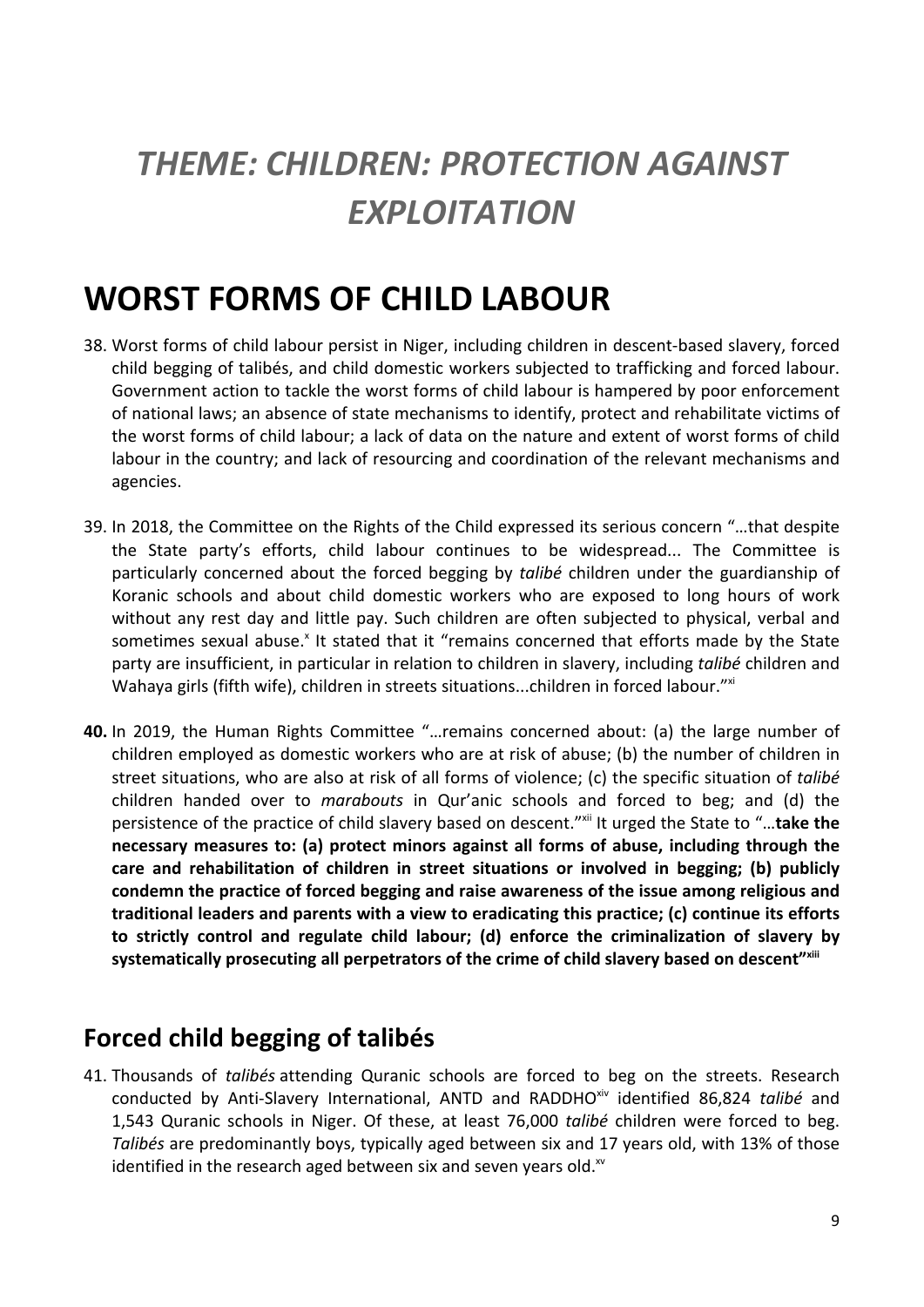- 42. *Talibés* are predominantly from extremely poor rural families in Niger, with others having been trafficked into Niger from neighbouring countries. They experience regular physical abuse, emotional abuse, and other forms of threats and coercion to meet their financial 'quota' from begging.
- 43. The research found that, on average, *talibés* were forced to beg on the street for an average of nearly nine hours per day. On the street, they are at risk of violence, vulnerable to trafficking, exploitation, abduction and sexual abuse by strangers, crime or prostitution networks and nonstate armed groups. Road traffic accidents causing injury or even death are common. Of those surveyed, 99% had been assaulted while begging on the street, and 64% had already had or almost had a road accident while begging.<sup>xv</sup>
- 44. In addition to forced begging, *talibé* report that they are often forced to work on land owned by their Quranic masters or other farmers' lands, or work such as selling water, as <sup>a</sup> porter or undertaking domestic work.
- 45. Separated from their families for long periods, they live in crowded and unhygienic conditions, with extremely limited access to water. *Talibé* are malnourished and vulnerable to disease such as malaria and dermatosis and lack access to healthcare and medicine. Those fleeing mistreatment often end up living on the streets. Due to the very limited education provided at the Quranic schools, *talibés* are poorly educated and socially ill-equipped for future life.
- 46.Despite this, the Qur'anic system of education is <sup>a</sup> highly regarded tradition within Niger, widely accepted by society which still largely fails to appreciate the depth and prevalence of violence, coercion and neglect experienced by residential *talibés*. As 70% of people in rural Niger, where many of the children are from, are living in endemic poverty, the chance to attend <sup>a</sup> Qur'anic residential school in an urban centre is valued. However, there is <sup>a</sup> growing call for the regulation of Qur'anic schools, and for the issue of *talibé* welfare to be prioritised by the Government.

### **Child domestic workers**

- 47. The hiring of <sup>a</sup> child domestic worker is <sup>a</sup> widespread and socially accepted practice in Niger. Child domestic workers are mainly girls, either from rural areas within the country who go to work in cities often far from their families, or from neighbouring countries including Nigeria, Benin, Ghana, Mali and Togo. While there is <sup>a</sup> dearth of any data relating to child domestic work in Niger, it is clear that there are substantial numbers of children employed in this way.
- 48. Child domestic workers are particularly vulnerable to abuse, exploitation and forced labour. They work in private homes undertaking <sup>a</sup> range of tasks such as cooking, cleaning, laundry, ironing, and caring for young children and the elderly. They are often subjected to work which is hazardous and harmful to their health, safety and development: using electrical equipment, machinery, chemicals and other hazardous materials, often without training or equipment; and performing skilled tasks such as childcare or caring for the elderly with minimal training.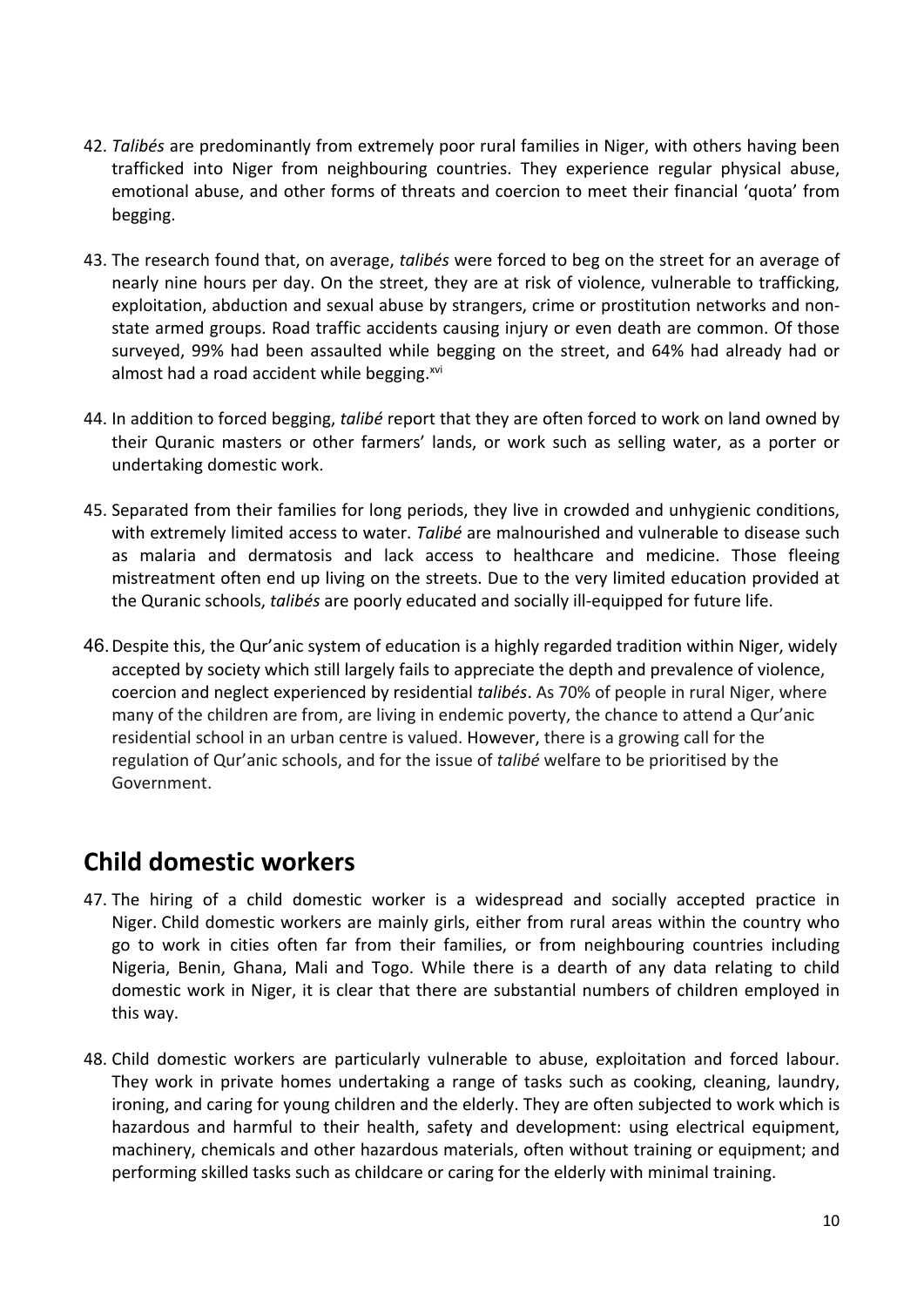- 49. Child domestic workers struggle with multiple demands and constant responsibilities. They work long hours, often without any rest days, for little or no pay, and are deprived of opportunities for an education. Physical, verbal, and sometimes sexual, abuse is common. Some child domestic workers are trafficked.
- 50. In Niamey, child domestic work involves two distinct forms: Permanent live-in child domestic workers, many of whom are girls from neighbouring countries, and live-out child domestic workers, who lodge in communal huts that are scattered around the outskirts of the capital. These children travel into the centre to work in employers' houses, often making this journey several times in <sup>a</sup> day. Some live-out child domestic workers are from neighbouring countries, and others are Nigerien children, many of whom are from rural areas and work seasonally: coming to Niamey in the off season to look for work and returning to their villages in the rainy season to cultivate.
- 51. The children access domestic work usually through their placement in employers' houses by men and women who live in the outskirts of Niamey and some other urban areas. Known as logeuses/tuteurs, they come from the same communities as the children that are entrusted to them. The logeuses are usually directly contacted by the employers who are looking to hire domestic workers. Parents often do not even know what work their children do.

### **52. RECOMMENDATIONS**

#### **The Worst Forms of Child Labour**

● Fully implement the recommendations of the Committee on the Rights of the Child (2018), and the Human Rights Committee (2019) on measures required to tackle the worst forms of child labour, particularly children in descent slavery, *talibé* children forced to beg, and vulnerable child domestic workers.

#### **Forced child begging of** *talibés***:**

- Publicly condemn the practice of forced child begging of *talibés* and develop programmes and policies to reform the Quranic school system in line with the principles of child rights and child protection.
- Identify *talibés* who are being forced to beg, remove them from harm, and ensure that they are offered rehabilitative care appropriate to their needs.
- Strictly enforce laws relating to forced child begging and ensure that those who exploit children in this way, whoever they may be, are prosecuted and subject to sentences that are commensurate with the crime.
- Develop strategies to prevent forced child begging that deal with the root causes, including poverty and the lack of access to good quality, affordable state-run education.

#### **Child domestic workers:**

● Ratify and implement ILO Convention No. 189 on Decent Work for Domestic Workers and raise public awareness about the risks associated with child domestic work.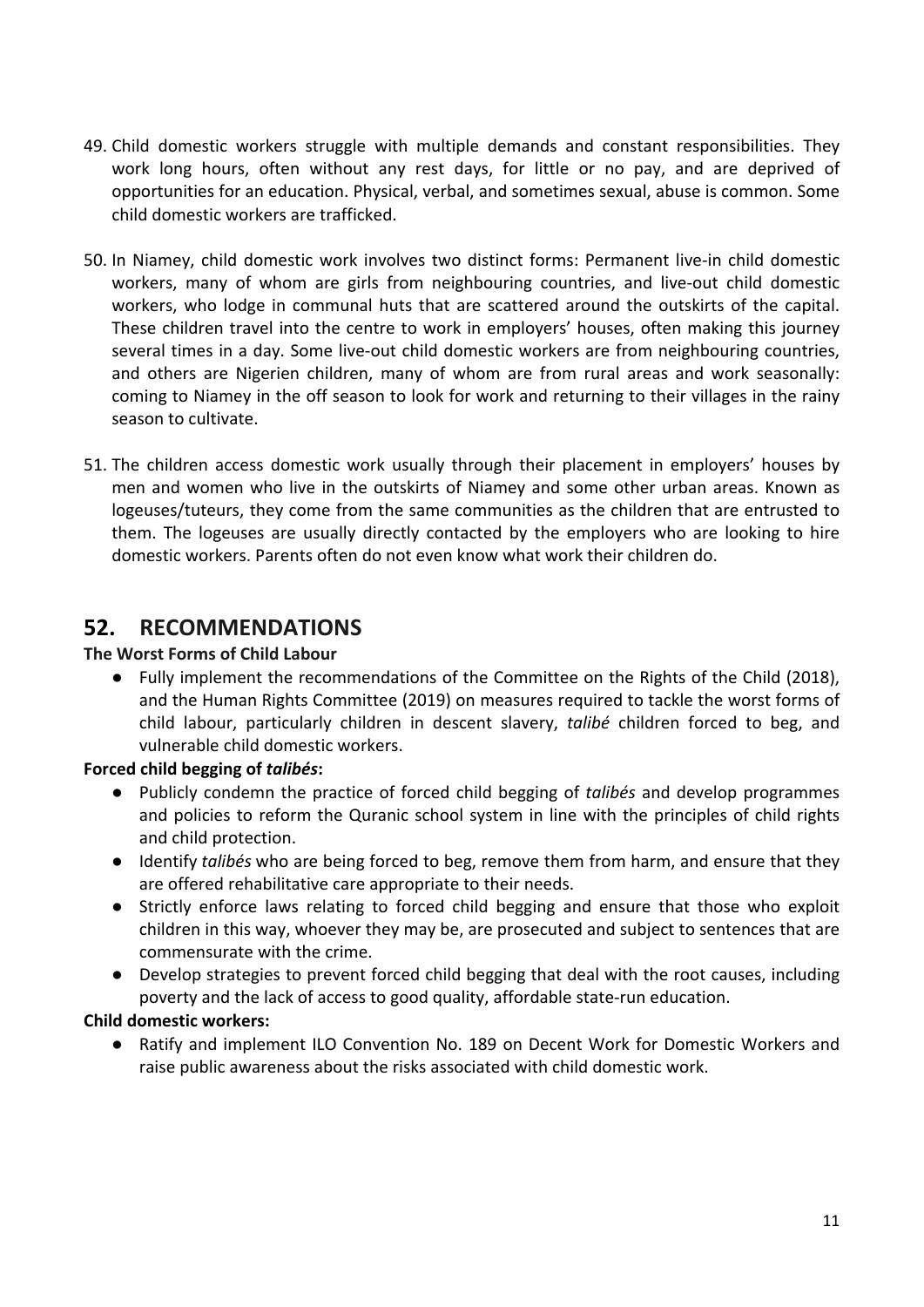## *THEME: GENDER BASED VIOLENCE*

## *WAHAYA*

- 53. Despite a 2019 Court ruling that the practice is unlawful<sup>xvii</sup>, the *Wahaya* practice continues, whereby girls of slave status are sold to be a 5<sup>th</sup> wife (in addition to the four wives permitted by Islam). No actual marriage takes place and <sup>a</sup> *wahaya* has none of the legal rights of <sup>a</sup> wife. A *wahaya* is treated solely as property, forced to work without pay, facing regular rape and physical abuse from their master. It is not known how many girls continue to be affected by this practice. The absence of data and awareness of the extent of the numbers affected is an obstacle to tackling the practice. Prosecutions for engaging in the *wahaya* practice in Niger have been rare
- 54. In 2018, the Committee on the Rights of the Child expressed its concern "…about the practice of selling girls of slave status and Wahaya or 5<sup>th</sup> wife, in which they are treated as property, forced to work for their master and his family as well as sexually exploited."<sup>xviii</sup> It urged "...the State party to eradicate the cases of sale of girls as Wahaya, including by prosecuting and imposing harsh sentences on those who are involved in selling and buying girls."<sup>xix</sup>
- 55. In 2019, the Niger Court of Appeals ruled that the 'marriage' of Hadijatou Mani, whose case had been the subject of an ECOWAS ruling in 2008, was unlawful, thereby ending the bigamy case that she had continued to face. The Court also ruled that the wahaya practice is illegal.

#### **56. RECOMMENDATIONS**

- Amend the 2003 anti-slavery law to make explicit mention of the *wahaya* practice as <sup>a</sup> slavery crime and prosecute those responsible with sentences that reflect the gravity of the crime and are enforced.
- Identify and release girls who have been sold to be *wahaya* and ensure that they are able to access adequate support including housing, medical care, economic rehabilitation measures, and access their right to justice and remedy including compensation.
- Fully implement the Concluding Observations of the Committee on the Rights of the Child, 2018, to eradicate the sale of girls as w*ahaya*.<sup>xx</sup>

i Children studying at traditional residential Quranic schools, Makarata or Doudal *in Niger,* which are not regulated by the State

ii Recommendations: 120.67 (Malaysia); 120.104 (Egypt); 120.105 (Georgia); 120.106 (Luxembourg); 120.107 (Italy);

<sup>120.108</sup> (Italy); 120.109 (Uruguay); 120.110 (Nicaragua); 120.111 (Norway); 120.112 (USA); 120.113 (Australia); 120.114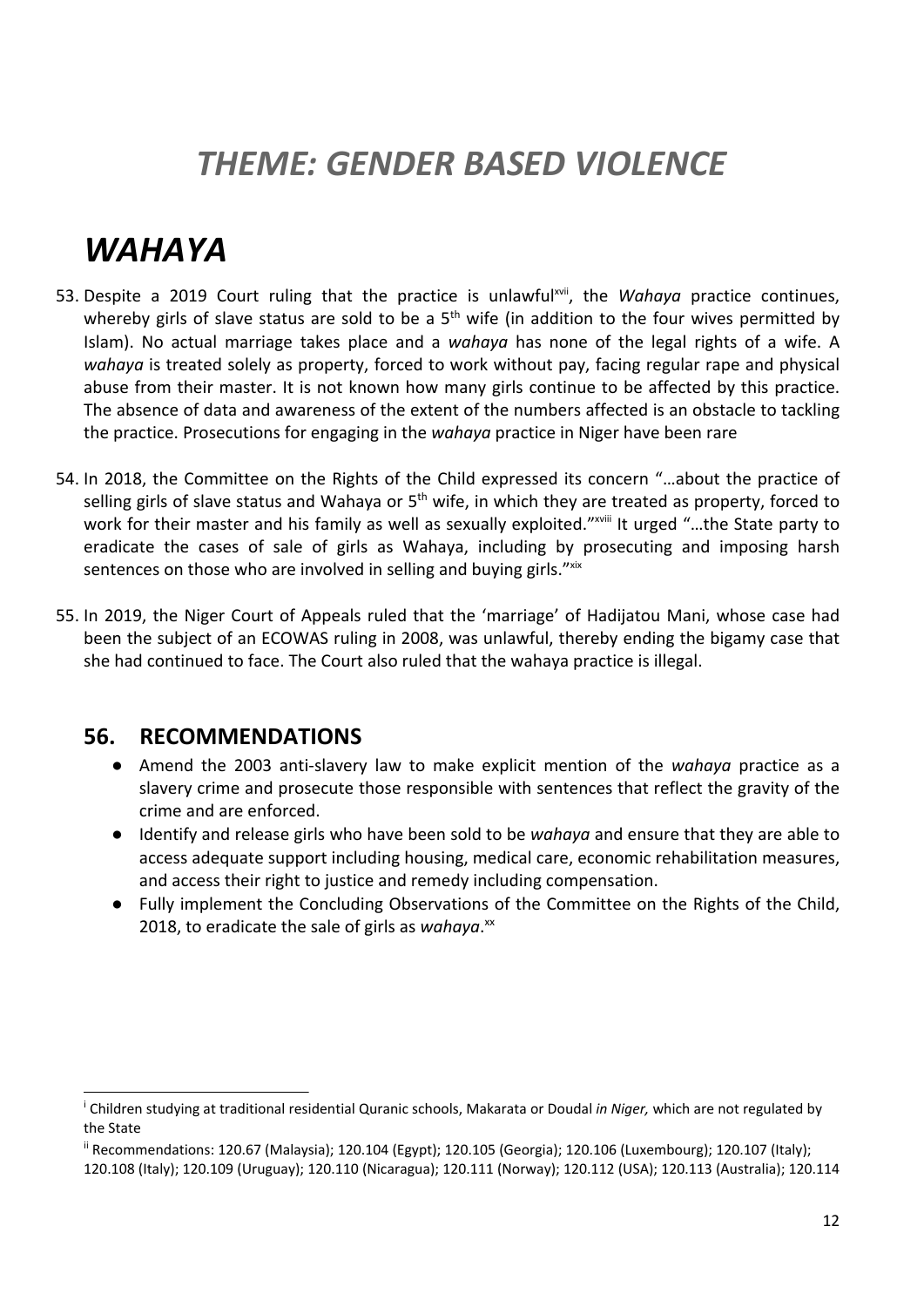(Panama); 120.120 (Italy); 120.122 (Indonesia).

iii Recommendations: 120.112 (USA); 120.115 (Mexico); 120.116 (Panama); 120.117 (Ukraine); 120.118 (Brazil), 120.119 (Djibouti)

iv Recommendations: 120.138 (Ukraine); 120.100 (Spain); 120.102 (UK); 120.103 (Uruguay)

v <https://www.globalslaveryindex.org/2018/data/country-data/niger/>

vi Human Rights Committee, *Concluding observations on the second periodic report of the Niger,* CCPR/C/NER/CO/2, 16 May 2019, para 34

vii Human Rights Committee, *Concluding observations on the second periodic report of the Niger,* CCPR/C/NER/CO/2, 16 May 2019, para 35

<sup>viii</sup> This does not exclude the possibility that there have been other convictions. These are the convictions documented by the submitting organisations:

- ● In 2014, in the *case of Timidria v. Elhadji Jadi Razikou*, Birni N'Konni court (South-West Niger) convicted the 63-year-old accused of the crime of slavery (the victim in this case had been subjected to the *wahaya* form of slavery) but accorded him mitigating circumstances on the basis of his age and that he admitted and regretted his acts. He was sentenced to four years imprisonment and <sup>a</sup> fine of 250,000 CFA (US\$446) and the civil party who brought the case (Timidria) was awarded 500,000 CFA (US\$892) for damages and interests.
- ● In the *case of Issibite Wanagoda and family & Timidria v. Tafane Abouzeidi*, <sup>a</sup> family subjected to slavery and acts of torture, in 2008, courts ruled that their master was guilty of the crime of slavery and sentenced him to one year in prison and <sup>a</sup> fine of 100,000 CFA (US\$178)), as well as damages to the victims. However, he was acquitted on appeal in 2009. A lengthy appeal process then ensued and the original conviction on crime of slavery was finally upheld in May 2014.
- ● In *Halidou Soumaila, Issoufou Adamou and Timidria v. Ousmane Dangana, Daouda Ali New (2012)*, Ousmane Dangana (a marabout) was convicted of offence of slavery and ethnic discrimination, with accumulated infractions in 2012. He was given <sup>a</sup> six-month suspended sentence and <sup>a</sup> 20,000 CFA fine (US\$35), plus he was ordered to pay 100,000 CFA (US\$178) to each of the plaintiffs. He also had to pay <sup>a</sup> nominal sum (1 franc) to Timidria, who also acted as <sup>a</sup> plaintiff.
- ● In *Dame Ilinssar Nee Haoulata Ibrahim et Timidria C./ Seidimou Hiyar:* Conviction on 27 November 2006 for offence of slavery. The Court of Appeal sentenced the accused to 2 years' imprisonment, including 18 months suspended.
- ● In *Hadijatou Mani and Ministere Public C/ Elh. Souleymane Naroua*: Conviction for offence of slavery on 31 March 2009 by the Tribunal Correctionnel of Konni. The accused, Souleymane Naroua, was sentenced to one year' imprisonment and ordered to pay <sup>1</sup> million CFA (US\$1785) in restitution to Hadijatou Mani; the prison sentence was turned into <sup>a</sup> suspended sentence on 7 July 2009.

<sup>ix</sup> Timidria estimate that there are around 750,000 people of slave descent in Niger, including 602,650 in Tillabery, 59,492 in Tahoua, 87,127 in Agadez and 9,871 in Maradi. [http://www.antislavery.org/wp](http://www.antislavery.org/wp-content/uploads/2017/01/full_french_slavery_in_niger.pdf)[content/uploads/2017/01/full\\_french\\_slavery\\_in\\_niger.pdf](http://www.antislavery.org/wp-content/uploads/2017/01/full_french_slavery_in_niger.pdf)

x Committee on the Rights of the Child, *Concluding observations on the combined third to fifth periodic reports of Niger*, CRC/C/NER/CO/3-5, para 43

xi Committee on the Rights of the Child, *Concluding observations on the combined third to fifth periodic reports of Niger*, CRC/C/NER/CO/3-5, para 15

xii Human Rights Committee, *Concluding observations on the second periodic report of the Niger,* CCPR/C/NER/CO/2, para 44

xiii Human Rights Committee, *Concluding observations on the second periodic report of the Niger,* CCPR/C/NER/CO/2, para 45

xiv La Rencontre Africaine pour la Défense des Droits de l'Homme (RADDHO)

xv Anti-Slavery International, ANTD, RADDHO, *Souffrances sous silence : enquête sur la mendicité forcée des enfants talibé au Niger*, Mars 2020:

<https://www.antislavery.org/wp-content/uploads/2020/05/Forced-begging-niger-full-report.pdf> xvi *Ibid*

<sup>xvii</sup> Court ruling 19-002/cout/CR of February 15, 2019 given by the joint chambers of the cassation court in the Hadijatou Mani case.

xviii Committee on the Rights of the Child, *Concluding observations on the report submitted by the Niger under article 12* (1) of the Optional Protocol to the Convention on the Rights of the Child on the sale of children, child prostitution and *child pornography*, CRC/C/OPSC/NER/CO/1, para 17